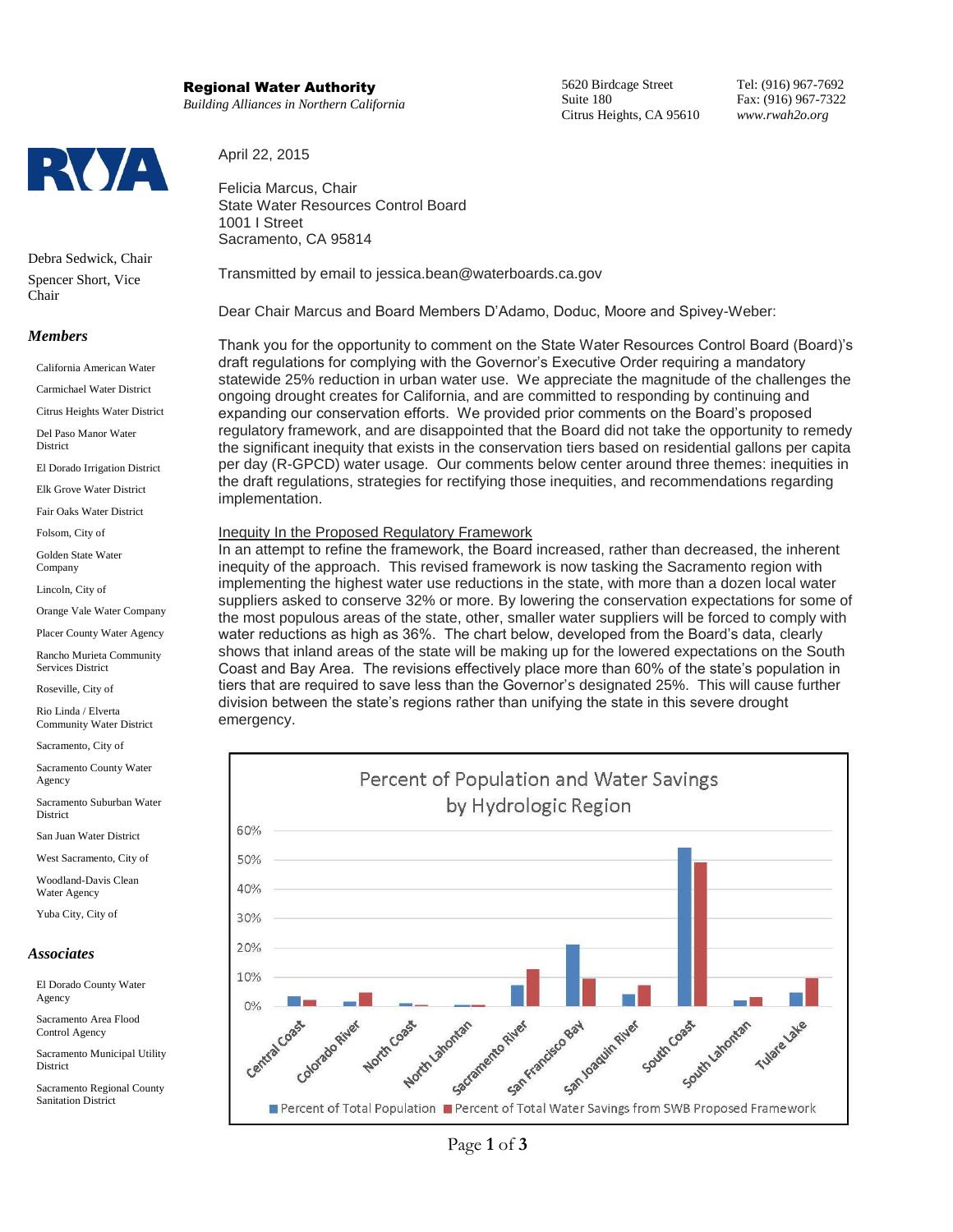In addition to the increased inequities between regions, the very premise for the framework is flawed. It is built around the Board's misunderstanding that R-GPCD is a metric that measures previous conservation progress. This is simply not accurate. R-GPCD and GPCD figures vary throughout the state for a variety of reasons including those mentioned on the Board's website. Prior investments in conservation influence a water supplier's R-GPCD value, but do not account for variations of weather, density, land use patterns and local economics, which more heavily influence this number.

Further compounding this issue is that the Board has allowed water suppliers to calculate their own R-GPCD. Water suppliers may follow the Board's provided methodology or they may develop their own methodology. This has resulted in reported R-GPCD figures that are based on differing local assumptions such as subtracting out water loss. This inconsistency in the calculations may be acceptable for showing progress by an individual water supplier, but is not acceptable for regulations that assign unequal responsibility.

Also embedded in the proposed regulatory framework methodology is the incorrect assumption that a higher R-GPCD number represents "waste and unreasonable use" that must be addressed by the regulations. In some locations a "higher" R-GPCD may be appropriate for that area. In fact, it may only be higher because it is being compared statewide, not within the appropriate local region.

### Strategies to Increase Equity

To rectify these inequalities, RWA encourages the Board to modify its draft regulations to provide for a more equitable apportionment of responsibility statewide that takes climate variability, 2014 conservation efforts and existing local and regional water supply conditions into account.

In order to account for the varying effects of climate on R-GPCD (due to the fact that landscapes in hotter, drier climates require more water to be healthy), RWA recommends that the Board factor evapotranspiration (ET) rates (or other appropriate indices) into the proposed regulatory framework. This could be accomplished by assigning a relative ratio among ET zones throughout the state to normalize R-GPCD before assigning tiers. This will help to equalize the responsibility for conservation among inland and coastal regions of the state.

While we understand the Board's desire to target outdoor water use, there should be a minimum reduction target of 10% for all water suppliers, and at least 15% for all but the lowest R-GPCD tier. The 8% and 12% tiers are simply too permissive. The State is in a serious drought emergency and we need every water supplier to substantially contribute to the statewide goal of 25%. Additionally no water supplier should be held to a lower conservation standard than what was achieved with voluntary restrictions in 2014. Under the proposed regulatory framework, there are water suppliers that achieved much higher voluntary conservation targets in 2014 than what are required in 2015. This allows water suppliers to back off their conservation efforts while other water suppliers that substantially saved in 2014 are asked to do more. It is unclear why the Board includes 2014 savings in its table, but fails to consider it in any way in the draft regulations.

The proposed regulatory framework provides a very narrow exception based on water availability. Such an exception should be expanded to provide relief at the highest tiers of compliance. The Sacramento region has invested many millions of dollars in conjunctive use facilities to achieve groundwater sustainably. Meeting demands during drought is one objective of these efforts. The draft regulations will prohibit water suppliers from responsibly using the water supplies they have developed for the situation we now face in California. This action contradicts the State's policy that encourages regional self-reliance.

## Framework Implementation and Funding:

Implementing the draft regulations will be challenging and will likely have significant impacts--both on customers and the revenues and fiscal stability of water suppliers. RWA urges the Board, its partners at the California Department of Water Resources, the administration and the Legislature to expedite the appropriation and award of grants from the \$100 million authorized for water conservation provided by Proposition 1. This is especially important because the summer months are rapidly approaching and they provide the best opportunity to achieve outdoor water savings, a desire explicitly expressed by the Board.

Furthermore, we urge the prioritization of the available funding to those water suppliers that are